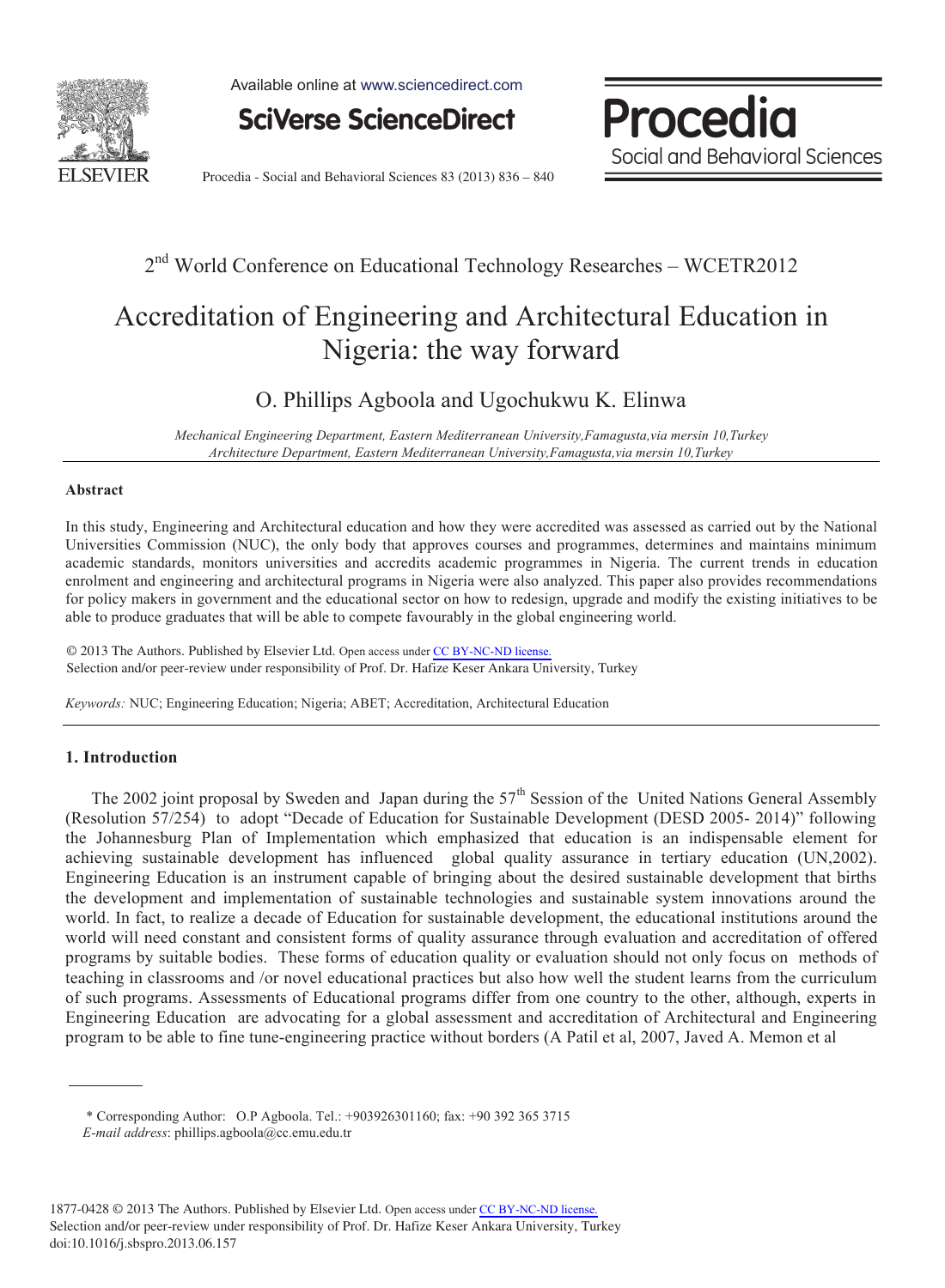2009). Accreditation of undergraduate and graduate programs ensure quality, ethics and code of practice of programs as taught in an institution are in line with national and international set benchmarks. According to Javed et al (2009), accreditation involves an evaluation and assessment of undergraduate and postgraduate programs offered by universities and other educational providers, through a well-defined, peer review process in which endorsements based on broadly designated parameters and criteria are rendered. Program accreditation assures the public, potential employers and professional's bodies that an academic institution is satisfactory preparing candidates for the needed development and skills required for such profession. As at first quarter of 2012 there are 123 universities in Nigeria, aside Monotechnics, Polytechnics, and Colleges of education. There are 36 Federal universities, 37 state universities and 50 private universities (according to Act 9 of 1993 constitution) offering over a thousand different programs. The Universities activities are regulated and controlled by the National University commission (NUC), an agency under the umbrella of the Ministry of Education. NUC is responsible for the program accreditation and setting enrolment benchmarks' for the Universities according to their capacity. NUC works in collaboration with the Joint Admissions and Matriculations Board (JAMB) a body established by law to conduct matriculation examinations into tertiary institutions in Nigeria.

#### **2. Student Enrollment in Nigeria's Universities**

 Enrolment into Nigeria Universities has witnessed sporadic changes from 1948 when the total student enrolment at University College Ibadan was 104 (Njoku, P. C, 2002). The number grew to 1,395 in 1960, 40,000 in 1976 and 172,000 in 1988 when the first group of graduates from the 6:3:3:4 system of education enrolled in the universities. In year 2000, the student enrolment jumped to 448,230 and 780001 in 2005. Current enrolment in Nigerian Universities is estimated at over 1million degree students. The current massification of university education elicited a growing concern about the quality of education programs offered by the various Universities. The National University Commission (NUC) continues to pursue certain measures to ensure that student enrolment was within limits of the carrying capacity of the institution as dictated by its resources such as staff, teaching support services, laboratories, libraries, equipment and lecture spaces. The continuous pursuit of NUC to regulate and control enrolment in universities has not translated to a useful measure as most Universities continue to enrol beyond their carrying capacities. Table 1 shows the yearly applications to Nigerian Universities with yearly admission into the University. Yearly around 1 million applicants want to gain entrance to Nigerian Universities with only about 10% being successful. This 10% percent of the applicants will have to sit for various University tests before they can be admitted into their various courses.

|                                         | 2003/2004 | 2004/2005 | 2005/2006 | 2006/2007 | 2007/2008 |
|-----------------------------------------|-----------|-----------|-----------|-----------|-----------|
| Application into Nigeria's Universities | 1046940   | 838051    | 917960    | 912350    | 1034083   |
| Admission into Nigeria's Universities   | 106007    | 105955    | 85649     | 70997     |           |
| % of applicants admitted                | 10.13     | .2.64     | 9.33      | 7.78      | -         |

Table 1. Yearly applications to Nigeria University with yearly admission into the University

Table 2.Total Enrolment in federal University by major Discipline (2001-2006)

| <b>DISCIPLINES</b>         | 2001/2002 | 2002/2003 | 2003/2004 | 2004/2005 | 2005/2006 |
|----------------------------|-----------|-----------|-----------|-----------|-----------|
| <b>ADMINISTRATION</b>      | 29,407    | 29,741    | 45,247    | 47,886    | 29,757    |
| <b>AGRICULTURE</b>         | 18,557    | 27,201    | 30,457    | 26,455    | 22,022    |
| <b>ARTS</b>                | 31,182    | 31,456    | 35,585    | 38,589    | 33,998    |
| <b>EDUCATION</b>           | 33,782    | 33,798    | 48,230    | 48,889    | 49,247    |
| ENGR/TECHNOLOGY            | 47,278    | 50,983    | 51,816    | 59,702    | 57,824    |
| <b>ENVIR SCIENCE</b>       | 10.864    | 14.676    | 18.036    | 18,853    | 17,968    |
| LAW                        | 14,395    | 13,896    | 15,430    | 18,506    | 16,299    |
| <b>MEDICINE</b>            | 26,360    | 25,426    | 28,001    | 31,540    | 25,884    |
| PHARMACY                   | 5,727     | 5,873     | 5.967     | 5,538     | 4,740     |
| <b>SCIENCE</b>             | 59,361    | 74,933    | 78,761    | 97,724    | 75,187    |
| <b>SOCIAL SCIENCE</b>      | 45.320    | 38,154    | 54.450    | 52.924    | 56,725    |
| <b>VETERINARY MEDICINE</b> | 3,474     | 3,365     | 7,273     | 3,771     | 3,735     |
| <b>TOTAL</b>               | 325,707   | 349,502   | 419,253   | 450,377   | 393,386   |

Source: National Universities Commission, Abuja.